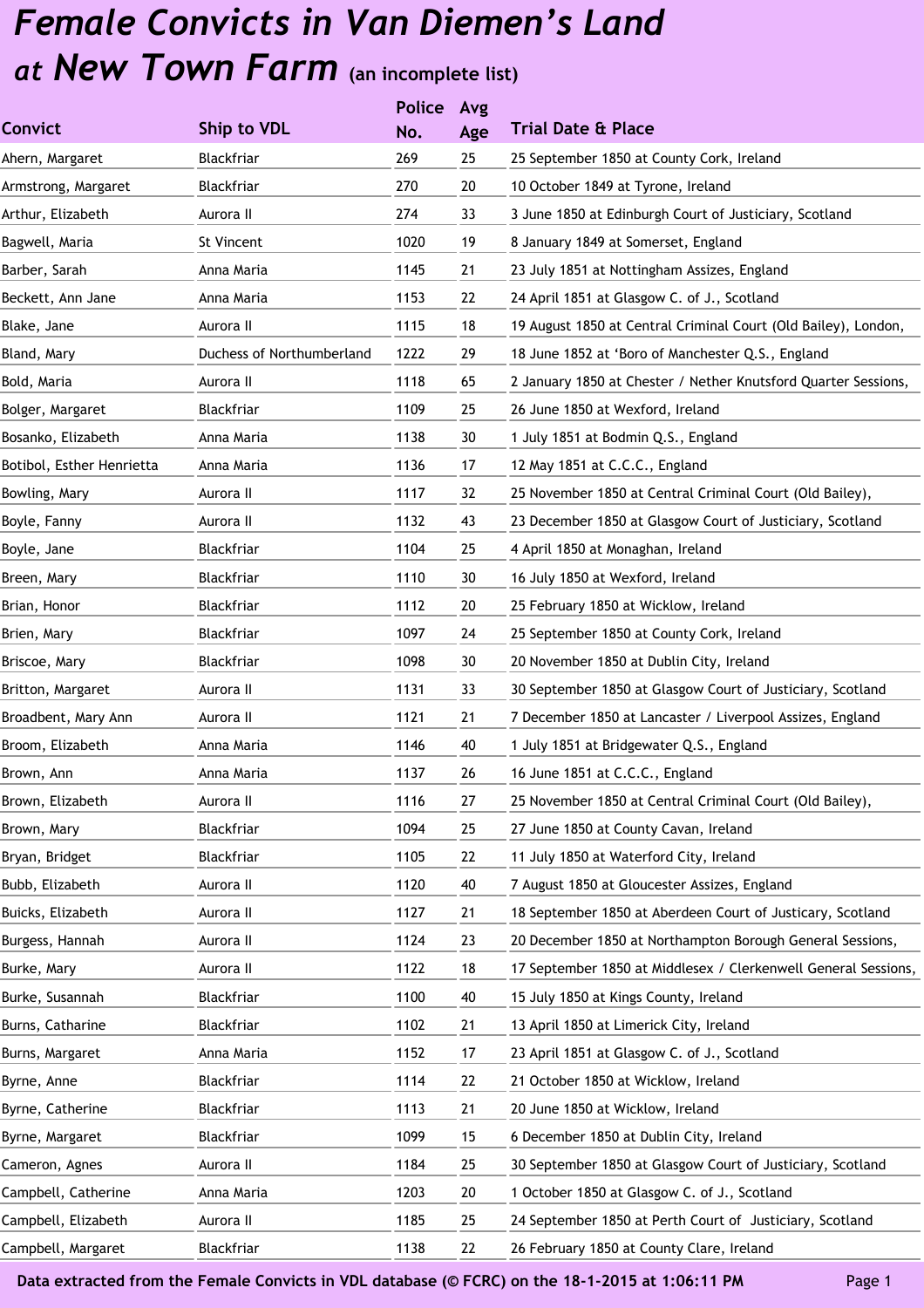|                     |                  | <b>Police</b> | Avg  |                                                            |
|---------------------|------------------|---------------|------|------------------------------------------------------------|
| <b>Convict</b>      | Ship to VDL      | No.           | Age  | <b>Trial Date &amp; Place</b>                              |
| Cannon, Elizabeth   | Blackfriar       | 1135          | 18   | 4 April 1850 at County Armagh, Ireland                     |
| Carbery, Mary Ann   | Blackfriar       | 1154          | 22   | 15 July 1850 at Kings County, Ireland                      |
| Carden, Mary        | Aurora II        | 1176          | 28   | 14 October 1850 at Stafford Quarter Sessions, England      |
| Carnally, Ann       | Anna Maria       | 1199          | 41   | 21 May 1851 at Sheffield Q.S., England                     |
| Carroll, Mary       | Blackfriar       | 1159          | 24   | 10 July 1850 at Limerick County, Ireland                   |
| Cartwright, Frances | Anna Maria       | 1191          | 26   | 26 February 1851 at Hertford Assizes, England              |
| Casey, Catherine    | Blackfriar       | 1147          | 23   | 2 April 1850 at County Galway, Ireland                     |
| Cassady, Ann        | Aurora II        | 1172          | 18   | 21 October 1850 at Salford General Sessions, England       |
| Cassidy, Mary Anne  | Blackfriar       | 1161          | 22   | 18 March 1850 at Londonderry, Ireland                      |
| Catchlove, Ann      | Anna Maria       | 1197          | 19   | 3 July 1851 at Horsham Ass., England                       |
| Cavannah, Rose Ann  | Anna Maria       | 1192          | 35   | 7 April 1851 at Liverpool Q.S., England                    |
| Clabby, Bridget     | Anna Maria       | 1198          | 19   | 14 March 1851 at Birmingham Q.S., England                  |
| Clements, Margaret  | Anna Maria       | 1207          | 40   | 17 April 1851 at Stirling, Scotland                        |
| Coffee, Mary        | Blackfriar       | 1149          | 20   | 27 March 1850 at Kerry, Ireland                            |
| Coleman, Margaret   | Blackfriar       | 1166          | 20   | 19 July 1850 at Tipperary, Ireland                         |
| Connarty, Mary      | Blackfriar       | 1164          | 20.5 | 31 October 1850 at Louth, Ireland                          |
| Conneely, Catherine | Blackfriar       | 1147          | 30   | 14 March 1850 at County Galway, Ireland                    |
| Conway, Margaret    | Aurora II        | 1174          | 23   | 16 December 1850 at Liverpool Borough Quarter Sessions,    |
| Cooke, Ellen        | Anna Maria       | 1190          | 20   | 22 March 1851 at Hereford Assizes, England                 |
| Copping, Hagar      | Aurora II        | 1186          | 20   | 20 March 1850 at Norfolk Quarter Sessions, England         |
| Corbett, Margaret   | Blackfriar       | 1140          | 17   | 28 October 1850 at County Clare, Ireland                   |
| Corrigan, Maria     | Anna Maria       | 1188          | 22   | 7 July 1851 at C.C.C., England                             |
| Cottingham, Maria   | Aurora II        | 1179          | 30   | 5 August 1850 at Guildford Assizes, England                |
| Cray, Ellen         | Aurora II        | 1170          | 43   | 8 April 1850 at Durham Quarter Sessions, England           |
| Cummings, Rosanna   | Anna Maria       | 1196          | 24.5 | 2 July 1851 at Newcastle upon Tyne Q.S., England           |
| Cunningham, Ann     | Anna Maria       | 1194          | 21.5 | 7 April 1851 at Manchester Q.S., England                   |
| Cunningham, Magie   | Anna Maria       | 1204          | 20   | 22 April 1851 at Glasgow C. of J., Scotland                |
| Cureton, Ann        | Anna Maria       | 1187          | 17   | 4 July 1851 at Bristol Q.S., England                       |
| Curley, Mary        | Duke of Cornwall | 1112          | 18   | 24 July 1849 at Galway Co, Ireland                         |
| Currans, Agnes      | Anna Maria       | 606           | 20   | 24 April 1851 at Glasgow C.of J., Scotland                 |
| Currie, Ellen       | Blackfriar       | 1165          | 25   | 17 June 1850 at Mayo, Ireland                              |
| Cusack, Margaret    | Blackfriar       | 1141          | 30   | 27 March 1850 at County Cork, Ireland                      |
| Daley, Honora       | Blackfriar       | 752           | 18   | 26 February 1850 at County Clare, Ireland                  |
| Daley, Mary         | Blackfriar       | 767           | 20   | 21 October 1850 at Waterford County, Ireland               |
| Daly, Helen         | Aurora II        | 776           | 25   | 24 April 1850 at Dumfries Court of Justiciary, Scotland    |
| Dalziel, Margaret   | Aurora II        | 780           | 20   | 30 September 1850 at Glasgow Court of Justiciary, Scotland |
| Darlington, Sarah   | Anna Maria       | 786           | 25   | 27 December 1850 at Manchester Q.S., England               |
| Davidson, Mary      | Aurora II        | 778           | 18   | 27 January 1851 at Edinburgh Court of Justiciary, Scotland |
| Davies, Ellen       | Aurora II        | 769           | 19   | 25 July 1850 at Beaumauris Assizes, Wales                  |
| Day, Ann            | Anna Maria       | 783           | 25   | 14 July 1851 at Abingdon Assizes, England                  |
|                     |                  |               |      |                                                            |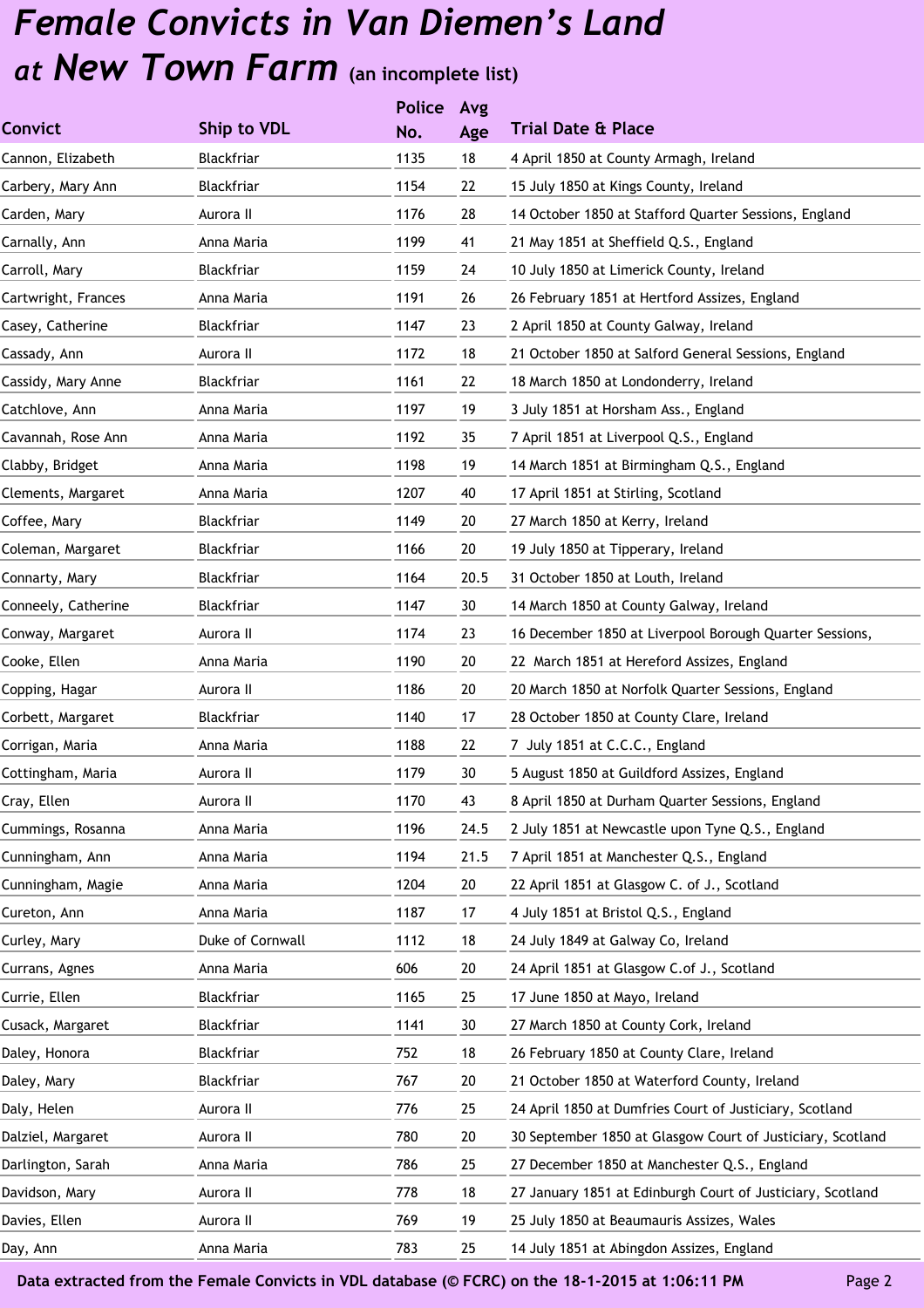|                     |               | <b>Police</b> | Avg |                                                                |
|---------------------|---------------|---------------|-----|----------------------------------------------------------------|
| <b>Convict</b>      | Ship to VDL   | No.           | Age | <b>Trial Date &amp; Place</b>                                  |
| Devine, Margaret    | Aurora II     | 779           | 22  | 30 September 1850 at Glasgow Court of Justiciary, Scotland     |
| Dickinson, Sarah    | Aurora II     | 773           | 19  | 28 November 1850 at Preston General Sessions, England          |
| Dickson, Ann        | Anna Maria    | 789           | 17  | 1 April 1851 at Clerkenwell Q.S., England                      |
| Dimmock, Mary       | Anna Maria    | 792           | 46  | 30 June 1851 at Worcester Q. S., England                       |
| Dixon, Ann          | Anna Maria    | 790           | 28  | 28 February 1851 at Northampton Assizes., England              |
| Dixon, Ann          | Aurora II     | 774           | 20  | 1 January 1851 at Newcastle-on-Tyne Borough Quarter Sessions,  |
| Docherty, Mary Ann  | Anna Maria    | 794           | 24  | 23 April 1851 at Glasgow C of J., Scotland                     |
| Dogherty, Amelia    | Anna Maria    | 788           | 18  | 4 August 1851 at Manchester Q.S., England                      |
| Dolan, Mary         | Blackfriar    | 760           | 23  | 25 October 1850 at Mayo, Ireland                               |
| Donnelly, Mary      | Blackfriar    | 765           | 35  | 1 July 1850 at Tyrone, Ireland                                 |
| Donnolly, Mary      | Blackfriar    | 758           | 26  | 8 April 1850 at Louth, Ireland                                 |
| Douglas, Catherine  | Aurora II     | 777           | 46  | 24 July 1850 at Edinburgh Court of Justiciary, Scotland        |
| Douglas, Elizabeth  | Anna Maria    | 793           | 23  | 13 March 1851 at Edinburgh C. of J., Scotland                  |
| Dunn, Mary          | Aurora II     | 772           | 21  | 5 August 1850 at Manchester Borough Quarter Sessions, England  |
| Dunne, Bridget      | Blackfriar    | 761           | 19  | 19 July 1850 at Queens County, Ireland                         |
| Dunnigan, Mary      | Aurora II     | 782           | 24  | 24 December 1850 at Glasgow Court of Justiciary, Scotland      |
| Dwyer, Margaret     | Blackfriar    | 754           | 26  | 26 July 1850 at Galway County, Ireland                         |
| Dwyer, Mary         | Aurora II     | 771           | 40  | 6 January 1851 at Central Criminal Court (Old Bailey), London, |
| Elgee, Catharine    | Blackfriar    | 200           | 24  | 15 July 1850 at Kings County, Ireland                          |
| Ellard, Catherine   | Woodbridge    | 120           | 17  | 3 April 1843 at Central Criminal Court, England                |
| Ellery, Mary        | Aurora II     | 203           | 58  | 14 October 1850 at Winchester Quarter Sessions, England        |
| Ellis, Ann          | Anna Maria    | 205           | 25  | 7 April 1851 at Manchester Q.S., England                       |
| Erwood, Sarah       | Aurora II     | 201           | 20  | 25 November 1850 at Central Criminal Court (Old Bailey),       |
| Evans, Eliza        | Aurora II     | 204           | 24  | 21 October 1850 at Suffolk / Bury St. Edmunds Borough Quarter  |
| Evans, Mary         | Anna Maria    | 206           | 19  | 18 February 1851 at Clerkenwell Q.S., England                  |
| Farcey, Ann         | Aurora II     | 489           | 25  | 16 December 1850 at Liverpool Borough Quarter Sessions,        |
| Farrell, Honor      | Blackfriar    | 481           | 16  | 14 March 1850 at Galway County, Ireland                        |
| Farrell, Mary       | Maria II      | 420           | 19  | October 1848 at Queens Co Oct Sessions, Ireland                |
| Fearnes, Bridget    | Aurora II     | 490           | 40  | 28 August 1850 at Wakefield Quarter Sessions, England          |
| Ferns, Bridget      | Anna Maria    | 496           | 46  | 20 June 1851 at Manchester Q.S., England                       |
| Fiery, Rosanna      | Lord Auckland | 406           | 24  | 28 June 1848 at Sligo, Ireland                                 |
| Fitzgerald, Mary    | Blackfriar    | 484           | 26  | 9 April 1850 at Limerick County, Ireland                       |
| Flanagan, Mary      | Blackfriar    | 483           | 18  | 4 April 1850 at Kings County, Ireland                          |
| Fleckner, Sarah Ann | Aurora II     | 488           | 16  | 3 January 1851 at Abingdon Borough Quarter Sessions, England   |
| Flynn, Margaret     | Blackfriar    | 482           | 24  | 19 October 1850 at Kerry, Ireland                              |
| Flynn, Mary         | Blackfriar    | 476           | 21  | 26 June 1850 at County Antrim, Ireland                         |
| Forde, Kate         | Blackfriar    | 487           | 22  | 29 October 1850 at Wicklow, Ireland                            |
| Fraser, Janet       | Emma Eugenia  | 475           | 34  | 30 April 1850 at Ayr Court of Justiciary, Scotland             |
| Gallagher, Ellen    | Blackfriar    | 549           | 19  | 21 October 1850 at County Cork, Ireland                        |
| Gallagher, Grace    | Anna Maria    | 579           | 20  | 24 February 1851 at Edinburgh C. of J., Scotland               |
|                     |               |               |     |                                                                |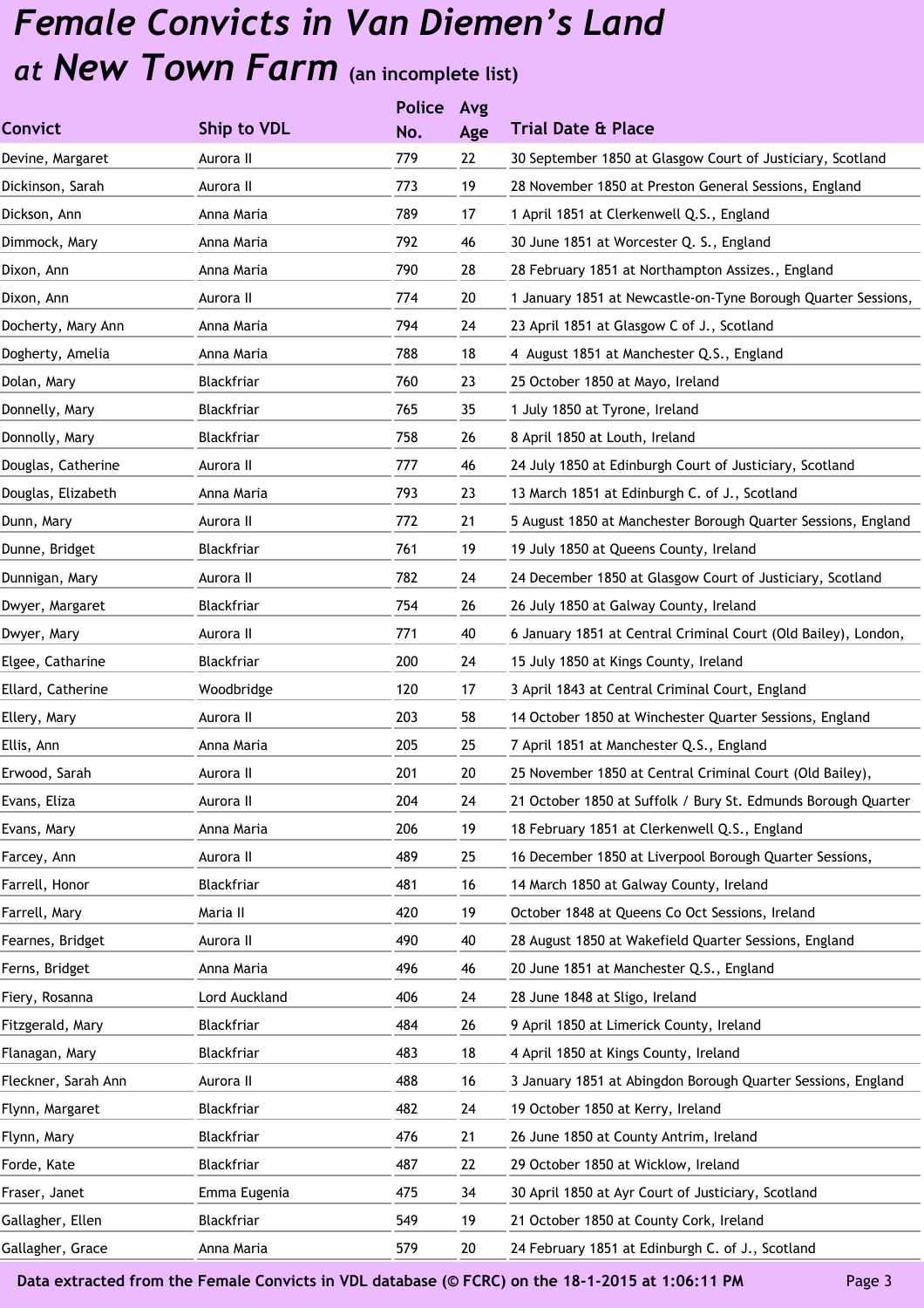|                     |                    | <b>Police</b> | Avg  |                                                                 |
|---------------------|--------------------|---------------|------|-----------------------------------------------------------------|
| <b>Convict</b>      | <b>Ship to VDL</b> | No.           | Age  | <b>Trial Date &amp; Place</b>                                   |
| Gauld, Elizabeth    | Anna Maria         | 581           | 18   | 23 April 1851 at Inverness C. of J., Scotland                   |
| Gee, Jane           | Anna Maria         | 573           | 26   | 7 April 1851 at Manchester Q.S., England                        |
| Gettans, Margaret   | Anna Maria         | 580           | 18   | 25 April 1851 at Glasgow C. of J., England                      |
| Gibb, Elizabeth     | Anna Maria         | 582           | 24   | 23 April 1850 at Perth C. of J., Scotland                       |
| Gilbert, Esther     | Anna Maria         | 575           | 23   | 1 April 1851 at Bury St. Edmunds Assizes, England               |
| Gilligan, Mary Ann  | Emma Eugenia       | 545           | 49   | 10 May 1850 at Central Criminal Court, London, England          |
| Glenn, Mary         | Anna Maria         | 574           | 44   | 30 December 1850 at Bourn Q.S., England                         |
| Gordon, Agnes       | Aurora II          | 569           | 25   | 30 September 1850 at Glasgow Court of Justiciary, Scotland      |
| Grace, Rebecca      | Blackfriar         | 555           | 20   | 17 October 1850 at Kings County, Ireland                        |
| Graham, Emily       | Blackfriar         | 552           | 36   | 20 November 1850 at Dublin City, Ireland                        |
| Graham, Louisa      | Anna Maria         | 576           | 20   | 3 January 1850 at Coventry Q.S., England                        |
| Graham, Mary        | Aurora II          | 570           | 18   | 30 September 1850 at Glasgow Court of Justiciary, Scotland      |
| Graham, Elizabeth   | Aurora II          | 564           | 46   | 16 October 1850 at Almoick Quarter Sessions, England            |
| Gresley, Rose       | Aurora II          | 566           | 21   | 3 August 1850 at Warwick Assizes, England                       |
| Gribbons, Mary      | Aurora II          | 571           | 40   | 23 December 1850 at Glasgow Court of Justiciary, Scotland       |
| Hampton, Caroline   | Anna Maria         | 907           | 20.5 | 7 April 1851 at Liverpool Q.S., England                         |
| Hartigan, Johanna   | Blackfriar         | 889           | 24   | 28 June 1850 at Limerick County, Ireland                        |
| Harwood, Nancy      | Aurora II          | 901           | 23   | 3 October 1850 at Bolton Borough Quarter Sessions, England      |
| Haurahan, Ellen     | Blackfriar         | 893           | 20   | 16 July 1850 at Tipperary, Ireland                              |
| Haurahan, Mary      | Blackfriar         | 892           | 21   | 16 July 1850 at Tipperary, Ireland                              |
| Hawkins, Sarah      | Aurora II          | 897           | 20   | 21 October 1850 at Central Criminal Court (Old Bailey), London, |
| Henderson, Jess     | Anna Maria         | 913           | 23   | 7 May 1851 at Perth C.of J., Scotland                           |
| Higgins, Margaret   | Blackfriar         | 895           | 28   | 15 October 1850 at Westmeath, Ireland                           |
| Hilligan, Mary      | Emma Eugenia       | 880           | 30   | 4 February 1850 at Liverpool Quarter Sessions, England          |
| Hills, Caroline     | Emma Eugenia       | 872           | 18   | 17 December 1849 at Central Criminal Court; London, England     |
| Holdsworth, Emma    | Anna Maria         | 908           | 15   | 7 April 1851 at Manchester Q.S., England                        |
| Hollis, Ellen       | Blackfriar         | 894           | 31   | 15 April 1850 at Tyrone, Ireland                                |
| Holloway, Eliza     | Anna Maria         | 912           | 21   | 14 March 1851 at Birmingham Q.S., England                       |
| Hunter, Mary        | Aurora II          | 896           | 37   | 14 October 1850 at Reading Quarter Sessions, England            |
| laag, Ann           | Anna Maria         | 415           | 40   | 3 March 1851 at Durham Assizes, England                         |
| James, Elizabeth    | Anna Maria         | 422           | 20   | 1 September 1851 at Westminster G.S., England                   |
| Jerred, Ann         | Aurora II          | 410           | 25   | 18 October 1850 at New Sarum Borough Quarter Sessions,          |
| Johnson, Mary Ann   | Aurora II          | 408           | 27   | 26-11-2010 November 1850 at Manchester Borough Quarter          |
| Johnston, Margaret  | Aurora II          | 411           | 24   | 26 September 1849 at Dumfries Court of Justiciary, Scotland     |
| Johnstone, Margaret | Aurora II          | 414           | 18   | 1 October 1850 at Glasgow Court of Justiciary, Scotland         |
| Jones, Eliza        | Anna Maria         | 420           | 20   | 1 April 1851 at Clerkenwell Q.S., England                       |
| Jones, Margarett    | Aurora II          | 409           | 16   | 18 October 1850 at Birmingham Borough Quarter Sessions,         |
| Jones, Mary         | Aurora II          | 403           | 26   | 23 July 1850 at Carnarvon Assizes, Wales                        |
| Jones, Mary Ann     | Aurora II          | 406           | 17   | 3 March 1851 at Central Criminal Court (Old Bailey), London,    |
| Keane, Margaret     | Blackfriar         | 439           | 20   | 26 October 1849 at Waterford County, Ireland                    |
|                     |                    |               |      |                                                                 |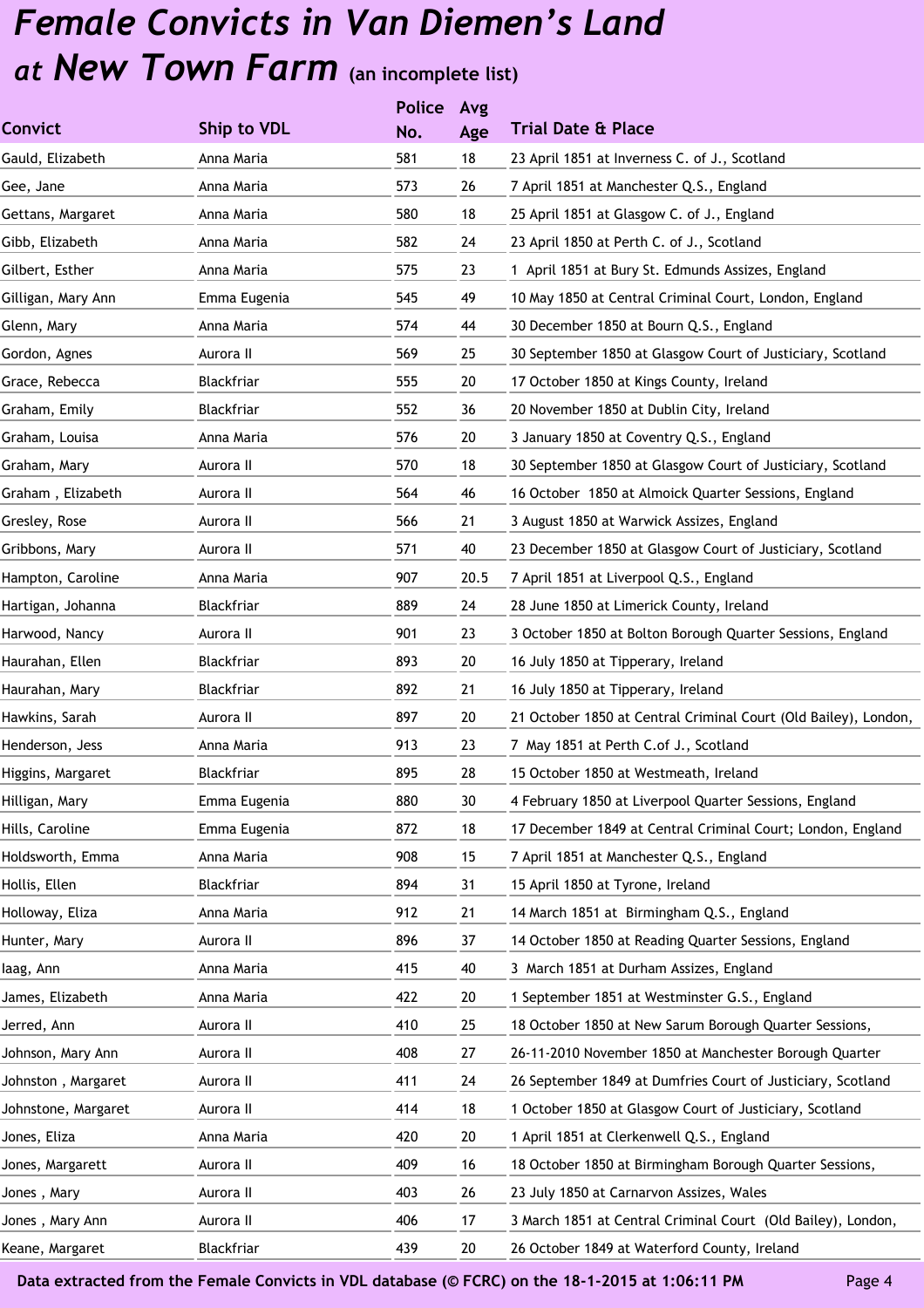**Police**

|                     |              | <b>Police</b> | Avg  |                                                                 |
|---------------------|--------------|---------------|------|-----------------------------------------------------------------|
| <b>Convict</b>      | Ship to VDL  | No.           | Age  | <b>Trial Date &amp; Place</b>                                   |
| Keavy, Bridget      | Blackfriar   | 436           | 23   | 25 June 1850 at Roscommon, Ireland                              |
| Kelleher, Ellen     | Blackfriar   | 427           | 19   | 22 February 1850 at Cork City, Ireland                          |
| Kelly, Ann          | Anna Maria   | 455           | 19   | 9 April 1851 at Newcastle Upon Tyne Q.S., England               |
| Kelly, Elizabeth    | Aurora II    | 447           | 30   | 7 November 1850 at Edinburgh Court of Justiciary, Scotland      |
| Kelly, Jane         | Anna Maria   | 453           | 18   | 7 January 1851 at Carlisle Q.S., England                        |
| Kelmartin, Mary     | Blackfriar   | 424           | 22   | 21 June 1850 at County Clare, Ireland                           |
| Kennedy, Margaret   | Aurora II    | 449           | 18   | 23 December 1850 at Glasgow Court of Justiciary, Scotland       |
| Kenny, Rose Jane    | Anna Maria   | 452           | 23   | 7 July 1851 at C.C.Court, England                               |
| Kent, Ellen         | Blackfriar   | 425           | 20   | 9 July 1850 at County Cork, Ireland                             |
| Keogh, Honor        | Blackfriar   | 431           | 25   | 27 December 1849 at Galway County, Ireland                      |
| Keogh, Mary         | Blackfriar   | 437           | 30   | 19 July 1850 at Tipperary, Ireland                              |
| King, Margaret      | Blackfriar   | 438           | 22   | 11 March 1850 at Tyrone, Ireland                                |
| Kirwin, Martha      | Blackfriar   | 428           | 21   | 19 June 1850 at County Dublin, Ireland                          |
| Knight, Sarah       | Anna Maria   | 454           | 25   | 16 December 1850 at Liverpool Q.S., England                     |
| Laing, Mary         | Anna Maria   | 514           | 18   | 30 April 1851 at Aberdeen C. of J., England                     |
| Lair, Eliza         | Anna Maria   | 511           | 28   | 7 July 1851 at C.C.Court, England                               |
| Lawless, Mary Ann   | Blackfriar   | 487           | 28   | 26 July 1850 at Galway County, Ireland                          |
| Lawrie, Ann         | Aurora II    | 508           | 20   | 24 December 1850 at Glasgow Court of Justiciary, Scotland       |
| Lawson, Ann         | Anna Maria   | 516           | 32   | 9 May 1851 at Perth C. of J., Scotland                          |
| Leahy, Catharine    | Blackfriar   | 490           | 21   | 1 July 1850 at Kings County, Ireland                            |
| Lee, Catherine      | Aurora II    | 496           | 22   | 16 December 1850 at Central Criminal Court (Old Bailey),        |
| Lee, Mary           | Anna Maria   | 513           | 27   | 26 March 1851 at Kingston upon Thames Assizes, England          |
| Lehane, Margaret    | Blackfriar   | 484           | 23   | 25 June 1850 at County Cork, Ireland                            |
| Leonard, Mary       | Blackfriar   | 486           | 20   | 7 March 1850 at Fermanagh, Ireland                              |
| Leonard, Mary       | Emma Eugenia | 481           | 24   | 6 May 1850 at Central Criminal Court; London, England           |
| Lilas, Maria        | Aurora II    | 501           | 18   | 7 May 1850 at Clerkenwell General Sessions, England             |
| Lockhart, Margaret  | Anna Maria   | 517           | 41   | 17 April 1851 at Stirling, Scotland                             |
| Loftus, Catherine   | Aurora II    | 499           | 16   | 28 November 1850 at Preston General Sessions, England           |
| Lyde, Hannah        | Aurora II    | 504           | 20.5 | 26 March 1850 at Wells Quarter Sessions, Somersetshire, England |
| Lynch, Elizabeth    | Anna Maria   | 515           | 22   | 6 May 1851 at Perth C. of J., Scotland                          |
| Lynch, Hannah       | Anna Maria   | 512           | 24   | 6 May 1851 at Clerkenwell Q.S., England                         |
| Lynch, Hannah       | Blackfriar   | 492           | 24   | 12 July 1850 at Tipperary, Ireland                              |
| Lynch, Mary         | Blackfriar   | 493           | 22   | 16 July 1850 at Tipperary, Ireland                              |
| Lyons, Eleanor      | Blackfriar   | 494           | 24   | 9 July 1850 at Wexford, Ireland                                 |
| Macgrath, Catherine | Aurora II    | 1302          | 19   | 22 July 1850 at Liverpool Borough Quarter Sessions, England     |
| Maddick, Emma       | Anna Maria   | 1316          | 24   | 18 March 1851 at Exeter Assizes, England                        |
| Magee, Sarah        | Blackfriar   | 1256          | 25   | 6 August 1850 at Dublin City, Ireland                           |
| Maguire, Catherine  | Blackfriar   | 1257          | 16   | 24 June 1850 at Fermanagh, Ireland                              |
| Malcolm, Harriet    | Anna Maria   | 1325          | 38   | 9 May 1851 at Perth C. of J., Scotland                          |
| Mannion, Mary       | Blackfriar   | 1240          | 22   | 10 January 1850 at Galway Town, Ireland                         |
|                     |              |               |      |                                                                 |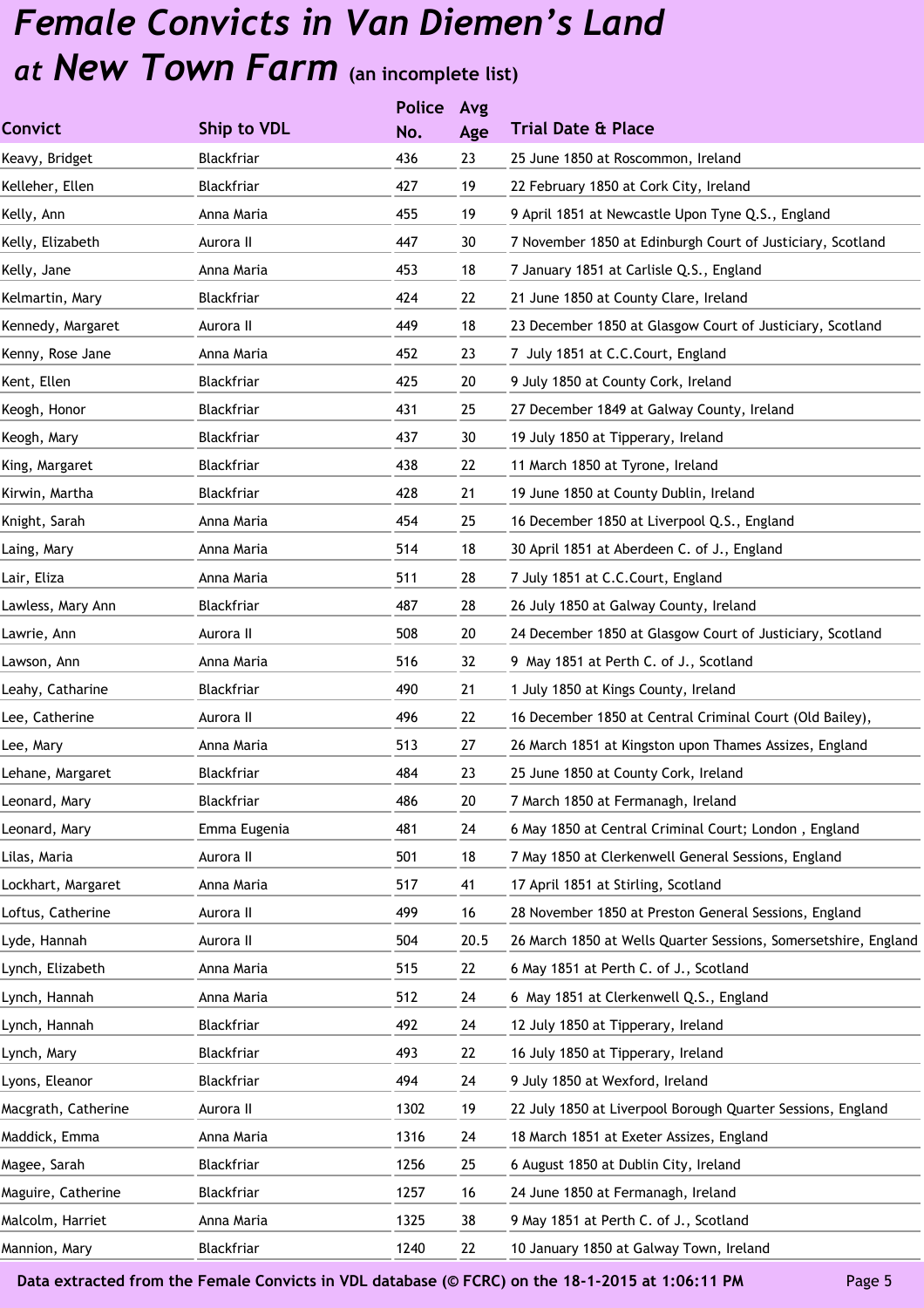|                      |             | <b>Police</b> | Avg  |                                                                |
|----------------------|-------------|---------------|------|----------------------------------------------------------------|
| <b>Convict</b>       | Ship to VDL | No.           | Age  | <b>Trial Date &amp; Place</b>                                  |
| Mason, Sarah         | Aurora II   | 1286          | 21   | 9 October 1850 at Manchester Borough Quarter sessions, England |
| Maule, Mary Ann      | Aurora II   | 1290          | 16   | 16 December 1850 at Liverpool Borough Quarter Sessions,        |
| May, Prudence        | Aurora II   | 1288          | 20   | 21 October 1850 at Salford General Sessions, England           |
| Mcaveny, Ellen       | Blackfriar  | 1269          | 20   | 24 June 1850 at Fermanagh, Ireland                             |
| Mccabe, Anne         | Blackfriar  | 1277          | 43   | 29 December 1849 at Tyrone, Ireland                            |
| Mccallum, Catherine  | Anna Maria  | 1336          | 49   | 30 September 1850 at Glasgow C. of J., Scotland                |
| Mccann, Phillis      | Aurora II   | 1304          | 36   | 21 October 1850 at Newington Quarter Sessions, England         |
| Mccarthy, Ellen      | Blackfriar  | 1271          | 20   | 28 October 1850 at Limerick City, Ireland                      |
| Mccarthy, Julia      | Blackfriar  | 1266          | 56   | 16 September 1850 at County Cork, Ireland                      |
| Mccartney, Mary      | Anna Maria  | 1329          | 18   | 9 April 1851 at Newcastle upon Tyne Q.S., England              |
| Mccauley, Anne J     | Blackfriar  | 1259          | 26   | 3 July 1850 at County Armagh, Ireland                          |
| Mccolville, Margaret | Anna Maria  | 1330          | 21   | 2 July 1851 at Newcastle upon Tyne, England                    |
| Mccormac, Bridget    | Blackfriar  | 1278          | 34   | 26 March 1850 at Tyrone, Ireland                               |
| Mccormack, Mary      | Anna Maria  | 1331          | 20   | 16 July 1851 at Birmingham Q.S., England                       |
| Mccrea, Janet        | Aurora II   | 1312          | 28   | 23 December 1850 at Glasgow Court of Justiciary, Scotland      |
| Mccriman, Catherine  | Aurora II   | 1313          | 20   | 24 December 1850 at Glasgow Court of Justiciary, Scotland      |
| Mcdonald, Elizabeth  | Anna Maria  | 1333          | 23   | 14 May 1851 at Edinburgh C.of J., Scotland                     |
| Mcdonnell, Sarah     | Blackfriar  | 1276          | 34   | 29 June 1850 at Queens County, Ireland                         |
| Mcentegart, Bridget  | Blackfriar  | 1272          | 36   | 24 June 1850 at Louth, Ireland                                 |
| Mcghee, Mary Ann     | Anna Maria  | 1338          | 29   | 22 April 1851 at Glasgow C. of J., Scotland                    |
| Mcgilvray, Catherine | Anna Maria  | 1339          | 20   | 22 April 1851 at Glasgow C.of J., Scotland                     |
| Mcgrath, Bridget     | Blackfriar  | 1263          | 18   | 1 July 1850 at County Clare, Ireland                           |
| Mcintyre, Bridget    | Anna Maria  | 1328          | 18.5 | 4 August 1851 at Manchester Q.S., England                      |
| Mckay, Janet         | Anna Maria  | 1332          | 29   | 29 April 1851 at Aberdeen C. of J., England                    |
| Mckenna, Catherine   | Anna Maria  | 1337          | 19   | 22 April 1851 at Glasgow C. of J., Scotland                    |
| Mckenna, Susan       | East London | 231           | 33   | 21 October 1842 at Tyrone, Ireland                             |
| Mckie, Margaret      | Aurora II   | 1303          | 26   | 26 February 1851 at Newcastle-on-Tyne Borough Quarter          |
| Mcvally, Jane        | Blackfriar  | 1270          | 22   | 16 October 1850 at Fermanagh, Ireland                          |
| Meighan, Bridget     | Aurora II   | 1293          | 18   | 2 January 1850 at Newcastle-on-Tyne Borough Quarter Sessions,  |
| Mellish, Elizabeth   | Aurora II   | 1284          | 20   | 9 April 1850 at Dorchester, England                            |
| Meyrick, Maria       | Anna Maria  | 1317          | 26   | 31 December 1850 at Cardiff Q.S., Wales                        |
| Millington, Ruth     | Aurora II   | 1281          | 46   | 25 November 1850 at Chester / Knutsford Quarter Sessions,      |
| Mills, Caroline      | Aurora II   | 1287          | 47   | 21 October 1850 at Salford General Sessions, England           |
| Molony, Catharine    | Blackfriar  | 1233          | 30   | 26 February 1850 at County Clare, Ireland                      |
| Moore, Ellen         | Anna Maria  | 1319          | 24   | 4 August 1851 at Manchester Q.S., England                      |
| Morgan, Elizabeth    | Aurora II   | 1295          | 21   | 3 August 1850 at Warwick Assizes, England                      |
| Morris, Mary Ann     | Anna Maria  | 1321          | 25   | 16 July 1851 at Birmingham Q.S., England                       |
| Moulton, Jane        | Anna Maria  | 1314          | 27   | 4 April 1851 at Chester Q.S., England                          |
| Mountain, Jane       | Blackfriar  | 1245          | 16   | 3 January 1850 at Kilkenny County, Ireland                     |
| Moylan, Johanna      | Blackfriar  | 1237          | 17   | 13 August 1850 at Dublin City, Ireland                         |
|                      |             |               |      |                                                                |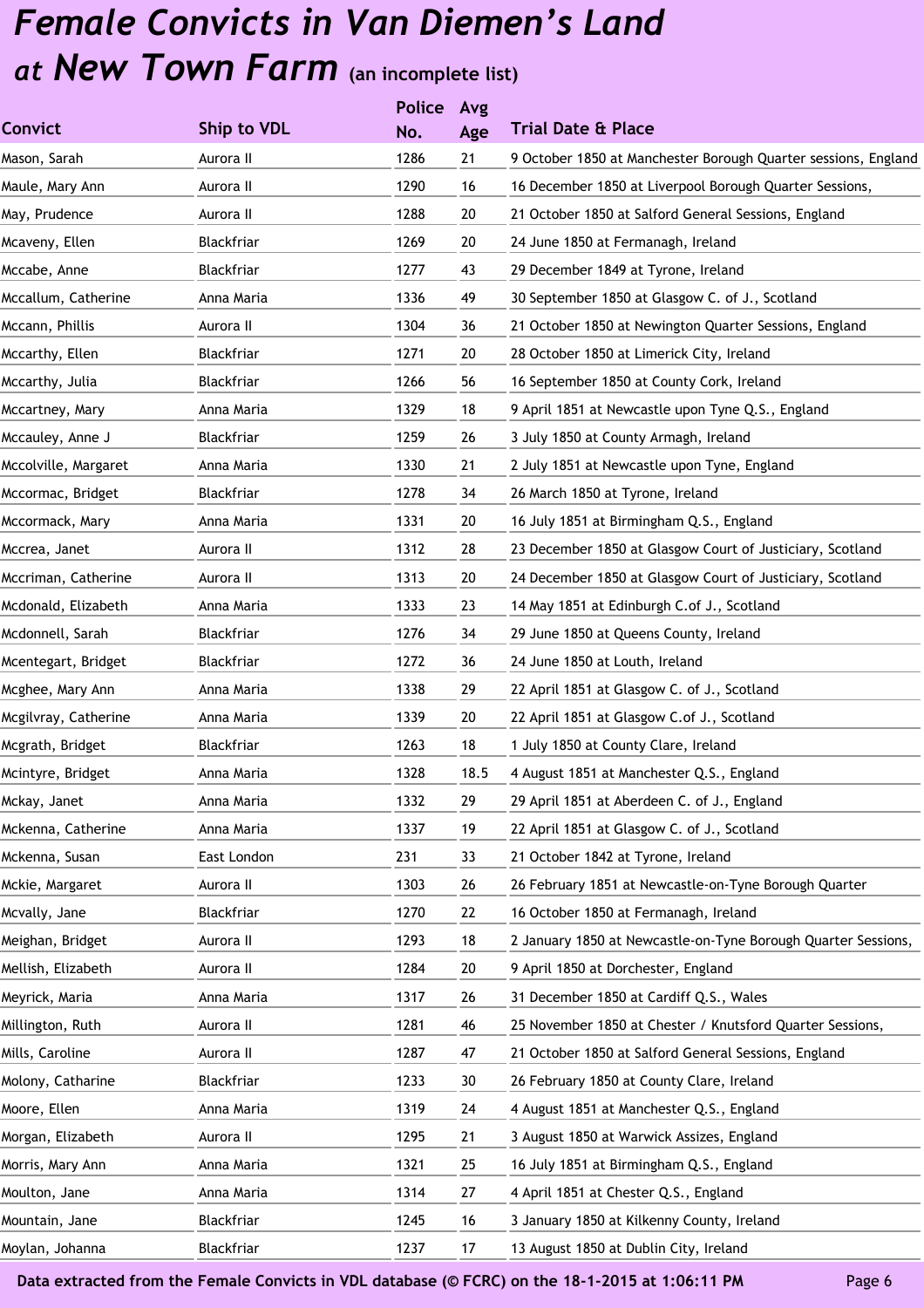|                     |                    | <b>Police</b> | Avg |                                                                |
|---------------------|--------------------|---------------|-----|----------------------------------------------------------------|
| <b>Convict</b>      | <b>Ship to VDL</b> | No.           | Age | <b>Trial Date &amp; Place</b>                                  |
| Muir, Helen         | Aurora II          | 1297          | 27  | 27 January 1851 at Edinburgh Court of Justiciary, Scotland     |
| Mulherson, Jane     | Anna Maria         | 1318          | 17  | 3 February 1851 at Liverpool Q.S., England                     |
| Munro, Isabella     | Aurora II          | 1298          | 24  | 24 December 1850 at Glasgow Court of Justiciary, Scotland      |
| Murphy, Ann         | Aurora II          | 1285          | 19  | 26 December 1850 at Sandwich Borough Quarter Sessions,         |
| Murphy, Anne        | Blackfriar         | 1252          | 21  | 1 March 1850 at Wexford, Ireland                               |
| Murphy, Julia       | Aurora II          | 1280          | 31  | 16 December 1850 at Central Criminal Court (Old Bailey),       |
| Murphy, Mary        | Anna Maria         | 1322          | 50  | 22 April 1851 at Ayr C. of J., Scotland                        |
| Murray, Catharine   | Anna Maria         | 1323          | 15  | 14 May 1851 at Edinburgh C. of J., Scotland                    |
| Murray, Catharine   | Blackfriar         | 1234          | 19  | 9 May 1850 at County Cork, Ireland                             |
| Nee, Sarah          | Blackfriar         | 212           | 21  | 26 July 1850 at Galway County, Ireland                         |
| Nolan, Mary         | Blackfriar         | 213           | 28  | 17 June 1850 at Mayo, Ireland                                  |
| O'brien, Bridget    | Blackfriar         | 116           | 20  | 21 June 1850 at County Clare, Ireland                          |
| O'brien, Margaret   | Blackfriar         | 121           | 17  | 22 October 1850 at Sligo, Ireland                              |
| O'brien, Mary       | Blackfriar         | 119           | 28  | 3 July 1850 at Kerry, Ireland                                  |
| O'brien, Mary       | Blackfriar         | 120           | 20  | 22 October 1850 at Sligo, Ireland                              |
| O'donnell, Mary     | Anna Maria         | 123           | 18  | 22 July 1850 at Liverpool Q.S., England                        |
| Ogilvie, Mary       | Anna Maria         | 126           | 23  | 7 May 1851 at Perth C. of J., Scotland                         |
| Oliver, Hannah      | Anna Maria         | 124           | 31  | 7 March 1851 at Haverfordwest Assizes / Pembrokeshire, England |
| Palmer, Harriet     | Aurora II          | 442           | 20  | 28 October 1850 at Portsmouth Borough Quarter Sessions,        |
| Parrelly, Anne      | Blackfriar         | 434           | 35  | 17 June 1850 at Meath, Ireland                                 |
| Pirie, Margaret     | Aurora II          | 443           | 20  | 26 July 1850 at Edinburgh Court of Justiciary, Scotland        |
| Plant, Ann          | Anna Maria         | 450           | 54  | 29 July 1851 at Leicester Assizes, England                     |
| Porde, Honor        | Blackfriar         | 433           | 21  | 26 July 1850 at Galway County, Ireland                         |
| Prendergrass, Sarah | Aurora II          | 440           | 22  | 2 December 1850 at Salford General Sessions, England           |
| Pridden, Martha     | Aurora II          | 439           | 24  | 15 October 1850 at Denbigh Quarter Sessions, Wales             |
| Priest, Elizabeth   | Aurora II          | 445           | 17  | 1 October 1850 at Glasgow Court of Justiciary, Scotland        |
| Purday, Ellen       | Anna Maria         | 452           | 47  | 7 July 1851 at Wells Q.S., England                             |
| Quill, Ellen        | Blackfriar         | 42            | 17  | 28 June 1850 at Limerick County, Ireland                       |
| Quill, Mary         | Blackfriar         | 41            | 18  | 28 June 1850 at Limerick County, Ireland                       |
| Quinn, Elisa        | Blackfriar         | 43            | 20  | 1 July 1850 at Tyrone, Ireland                                 |
| Quinn, Elisabeth    | Blackfriar         | 40            | 21  | 23 July 1850 at Kildare, Ireland                               |
| Quinn, Ellen        | Blackfriar         | 39            | 20  | 26 February 1850 at County Clare, Ireland                      |
| Quirk, Elizabeth    | Lord Auckland      | 28            | 18  | 6 March 1848 at Queens Co., Ireland                            |
| Rae, Helen          | Aurora II          | 584           | 25  | 18 September 1850 at Aberdeen Court of Justiciary, Scotland    |
| Regan, Ellen        | Blackfriar         | 569           | 20  | 15 July 1850 at County Cork, Ireland                           |
| Reilly, Eleanor     | Blackfriar         | 574           | 26  | 14 March 1850 at Galway County, Ireland                        |
| Reilly, Margaret    | Anna Maria         | 587           | 22  | 17 April 1851 at Stirling, Scotland                            |
| Rennian, Bridget    | Blackfriar         | 576           | 21  | 15 July 1850 at Leitrim, Ireland                               |
| Rennicks, Mary      | Blackfriar         | 566           | 21  | 1 March 1850 at County Cavan, Ireland                          |
| Reyburn, Mary       | Blackfriar         | 578           | 24  | 9 July 1850 at Meath, Ireland                                  |
|                     |                    |               |     |                                                                |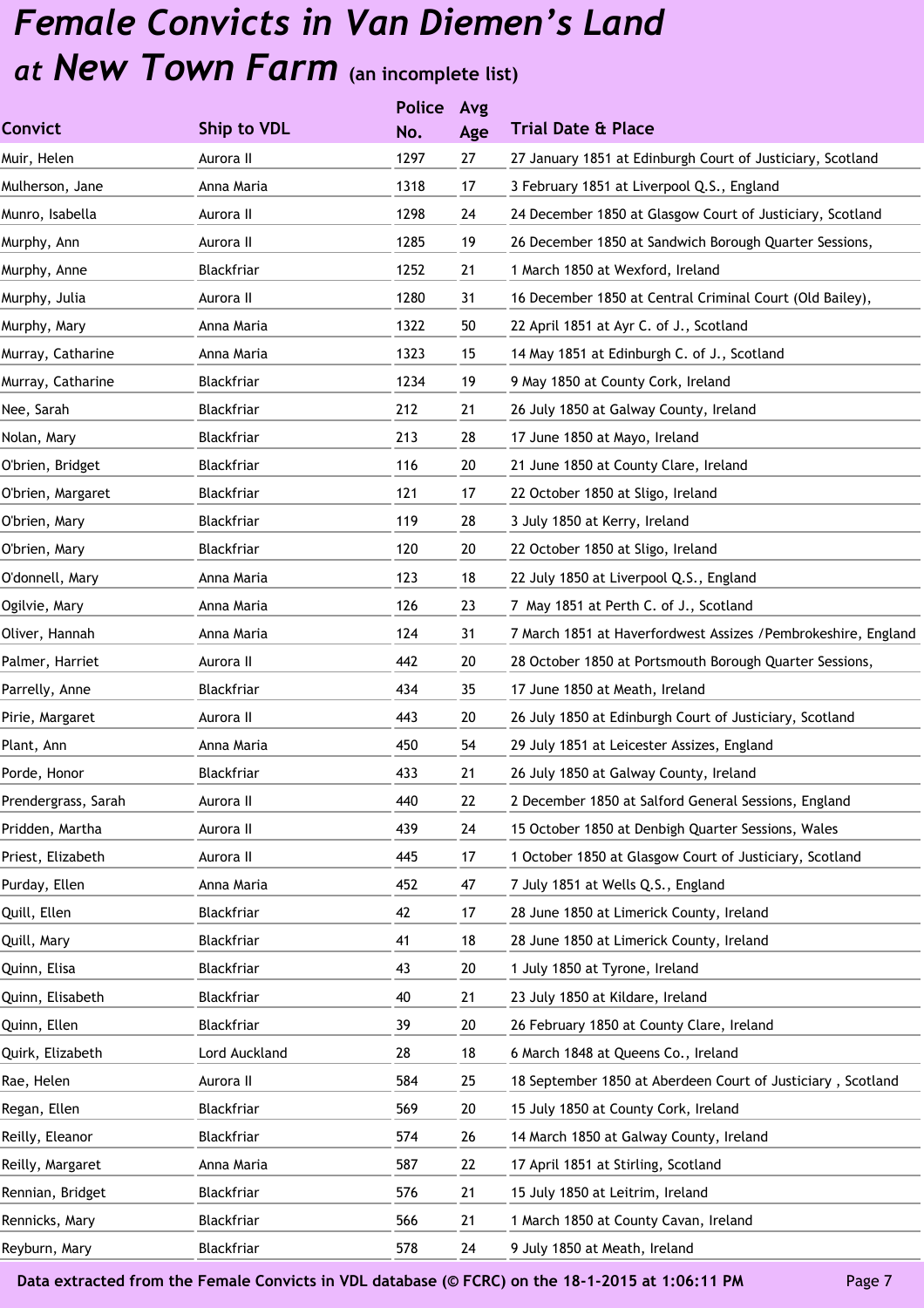|                      |                     | <b>Police</b> | Avg |                                                                 |
|----------------------|---------------------|---------------|-----|-----------------------------------------------------------------|
| <b>Convict</b>       | Ship to VDL         | No.           | Age | <b>Trial Date &amp; Place</b>                                   |
| Riley, Harriet       | Aurora II           | 582           | 20  | 17 June 1850 at Manchester Borough Quarter Sessions, England    |
| Ritchie, Isabella    | Tory                | 460           | 26  | 29 September 1847 at Aberdeen, Scotland                         |
| Roach, Eliza         | Aurora II           | 580           | 17  | 3 February 1851 at Central Criminal Court (Old Bailey), London, |
| Roberts, Mary        | Aurora II           | 581           | 25  | 14 October 1850 at Hereford Quarter Sessions, England           |
| Robertson, Christina | Anna Maria          | 587           | 24  | 23 April 1851 at Glasgow C. of J., Scotland                     |
| Rowan, Mary Ann      | Blackfriar          | 573           | 22  | 6 December 1850 at Dublin City, Ireland                         |
| Ryan, Margaret       | Blackfriar          | 570           | 24  | 25 June 1850 at Co. Dublin, Ireland                             |
| Ryan, Mary           | Blackfriar          | 567           | 21  | 26 February 1850 at County Clare, Ireland                       |
| Savill, Mary         | Emma Eugenia        | 970           | 34  | 4 March 1850 at Chelmsford Assizes, England                     |
| Scrymgeour, Jess     | Anna Maria          | 1028          | 29  | 7 May 1851 at Perth C. of J., Scotland                          |
| Shaw, Jean           | Aurora II           | 1007          | 21  | 22 April 1850 at Glasgow Court of Justiciary, Scotland          |
| Shields, Catherine   | Anna Maria          | 1013          | 23  | 22 July 1850 at Liverpool Q.S., England                         |
| Simpson, Ellen       | Anna Maria          | 1011          | 28  | 29 March 1851 at Gloucester Assizes, England                    |
| Smalley, Eliza       | Anna Maria          | 1017          | 19  | 5 March 1851 at Lincoln Assizes, England                        |
| Smith, Ann           | Aurora II           | 1005          | 24  | 28 August 1850 at Wakefield Quarter Sessions, England           |
| Smith, Elizabeth     | Aurora II           | 1002          | 31  | 2 March 1850 at Swansea Assizes, Wales                          |
| Smith, Hannah        | Anna Maria          | 1015          | 26  | 7 April 1851 at Liverpool Q.S., England                         |
| Smith, Harriet       | Elizabeth and Henry | 729           | 20  | 11 May 1846 at Cent. Criml Court, England                       |
| Smith, Jane          | Anna Maria          | 1026          | 36  | 13 March 1851 at Edinburgh C. of J., Scotland                   |
| Smith, Mary          | Anna Maria          | 1023          | 22  | 23 July 1851 at Portsmouth Q.S., England                        |
| Smith, Rosina        | Aurora II           | 1004          | 26  | 25 October 1850 at Bath City Quarter Sessions, England          |
| Stephens, Mary Jane  | Aurora II           | 1003          | 21  | 3 August 1850 at Monmouth Assizes, Wales                        |
| Stewart, Margaret    | Aurora II           | 1008          | 22  | 26 September 1850 at Perth Court of Justiciary, Scotland        |
| Stinetto, Elizabeth  | Anna Maria          | 1016          | 29  | 4 August 1851 at Manchester Q.S., England                       |
| Stokes, Martha Ann   | Aurora II           | 1001          | 28  | 31 July 1850 at Exeter Assizes, England                         |
| Sullivan, Margaret   | Aurora II           | 1000          | 19  | 3 March 1851 at Central Criminal Court (Old Bailey), London,    |
| Sweeney, Mary Ann    | Tory                | 813           | 19  | 27 October 1847 at York Leeds Sessions, England                 |
| Taggart, Jane        | Aurora II           | 353           | 23  | 22 July 1850 at Edinburgh Court of Justiciary, Scotland         |
| Tattersall, Margaret | Anna Maria          | 361           | 24  | 20 June 1851 at Manchester Q.S., England                        |
| Taylor, Janet        | Aurora II           | 355           | 40  | 25 November 1850 at Edinburgh Court of Justiciary, Scotland     |
| Teague, Martha       | Anna Maria          | 363           | 26  | 1 March 1851 at Southampton Assizes, England                    |
| Telford, Marion      | Aurora II           | 356           | 28  | 16 December 1850 at Edinburgh Court of Justiciary, Scotland     |
| Thomas, Catherine    | Aurora II           | 349           | 26  | 17 October 1850 at Cardiff Quarter Sessions, Wales              |
| Thomas, Martha       | Aurora II           | 350           | 23  | 30 December 1850 at Shrewsbury Quarter Sessions, England        |
| Thompson, Elizabeth  | Aurora II           | 358           | 24  | 24 December 1850 at Glasgow Court of Justiciary, Scotland       |
| Thompson, Mary       | Aurora II           | 352           | 22  | 10 December 1850 at York Assizes, England                       |
| Thorpe, Hannah Jane  | Anna Maria          | 360           | 29  | 7 April 1851 at Manchester Q.S., England                        |
| Tobin, Harriet       | Aurora II           | 348           | 42  | 21 October 1850 at Devonport Borough Quarter Sessions,          |
| Todd, Eliza          | Earl Grey           | 376           | 20  | 28 June 1849 at Londonderry, Ireland                            |
| Toyer, Hannah        | Aurora II           | 346           | 28  | 16 September 1850 at Central Criminal Court (Old Bailey),       |
|                      |                     |               |     |                                                                 |